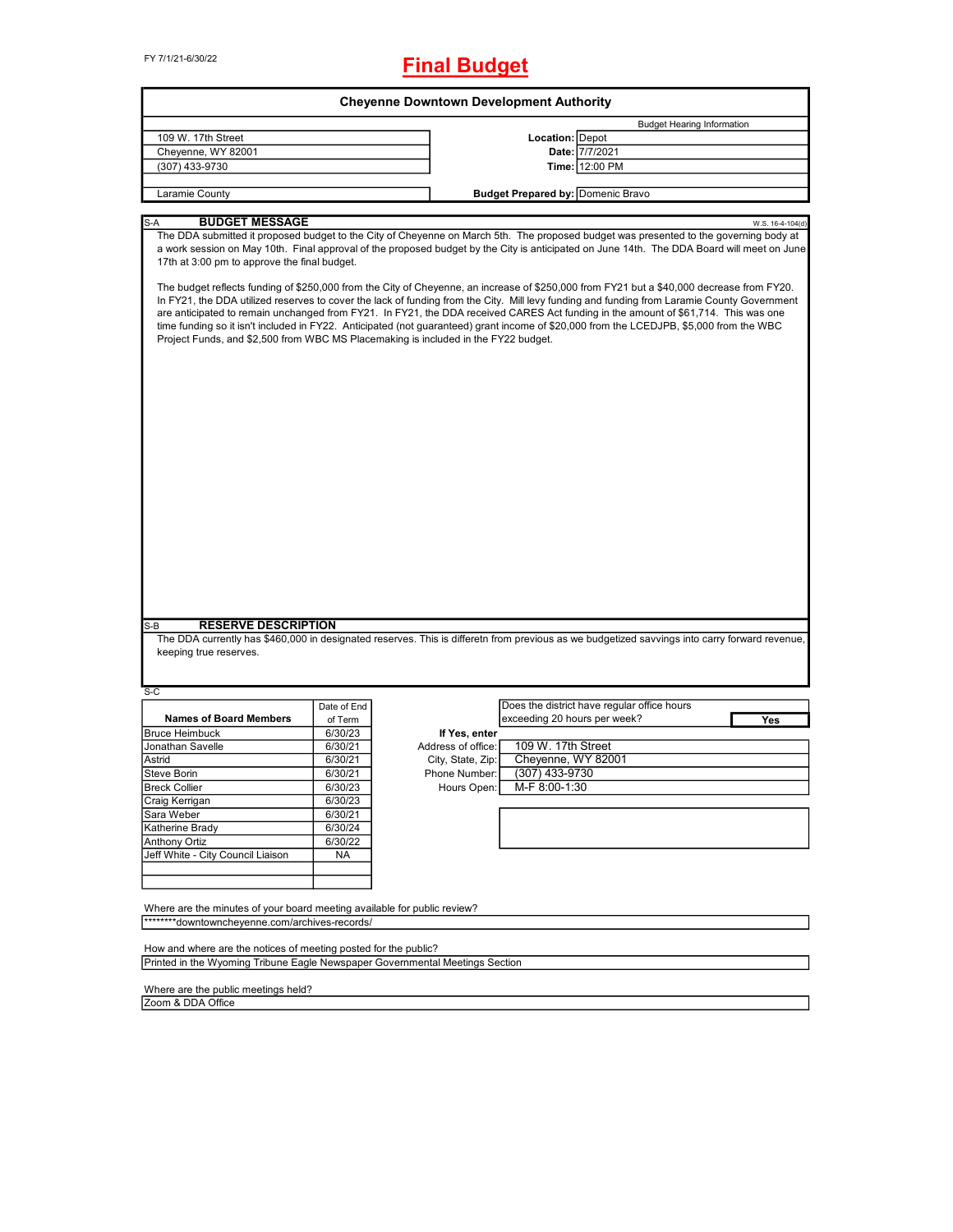#### **FINAL BUDGET SUMMARY**

|       | <b>OVERVIEW</b>                                             | 2019-2020<br>Actual | 2020-2021<br>Estimated | 2021-2022<br>Proposed | Final Approval |
|-------|-------------------------------------------------------------|---------------------|------------------------|-----------------------|----------------|
|       |                                                             |                     |                        |                       |                |
| $S-1$ | <b>Total Budgeted Expenditures</b>                          | \$0                 | \$707.233              | \$897.437             | \$897,437      |
| $S-2$ | <b>Total Principal to Pay on Debt</b>                       | \$0                 | \$0                    | \$0                   | \$0            |
| $S-3$ | <b>Total Change to Restricted Funds</b>                     | \$0                 | \$1,570                | \$0                   | \$0            |
|       |                                                             |                     |                        |                       |                |
| $S-4$ | <b>Total General Fund and Forecasted Revenues Available</b> | \$717,819           | \$1,226,137            | \$1,853,129           | \$1,853,129    |
|       |                                                             |                     |                        |                       |                |
| $S-5$ | Amount requested from County Commissioners                  | \$0                 | \$356,000              | \$356,000             | \$356,000      |
|       |                                                             |                     |                        |                       |                |
| $S-6$ | <b>Additional Funding Needed:</b>                           |                     |                        | \$0                   | \$0            |

|                  | <b>REVENUE SUMMARY</b>                       |                  | 2020-2021        | 2021-2022                               | <b>Final Approval</b> |
|------------------|----------------------------------------------|------------------|------------------|-----------------------------------------|-----------------------|
|                  |                                              | Actual           | Estimated        | Proposed                                |                       |
|                  |                                              |                  |                  |                                         |                       |
| $S-7$            | <b>Operating Revenues</b>                    | \$0              | \$3,010          | \$0                                     | \$0                   |
| $S-8$            | Tax levy (From the County Treasurer)         | \$0              | \$356,000        | \$356,000                               | \$356,000             |
| $S-9$            | <b>Government Support</b>                    | \$0              | \$5,000          | \$255,000                               | \$255,000             |
| $S-10$           | Grants                                       | \$0              | \$103,714        | \$27,500                                | \$27,500              |
| $S-11$           | Other County Support (Not from Co. Treas.)   | \$0              | \$0              | \$0                                     | \$0                   |
| $S-12$           | <b>Miscellaneous</b>                         | \$0              | \$24,062         | \$660,000                               | \$660.000             |
| $S-13$           | <b>Other Forecasted Revenue</b>              | \$0              | \$16,532         | \$0                                     | \$0                   |
| $S-14$           | <b>Total Revenue</b>                         | \$0              | \$508,318        | \$1.298.500                             | \$1.298.500           |
|                  | FY 7/1/21-6/30/22                            |                  |                  | Cheyenne Downtown Development Authority |                       |
|                  | <b>EXPENDITURE SUMMARY</b>                   | 2019-2020        | 2020-2021        | 2021-2022                               |                       |
|                  |                                              | Actual           | Estimated        | Proposed                                | <b>Final Approval</b> |
|                  |                                              |                  |                  |                                         |                       |
| $S-15$           | <b>Capital Outlay</b>                        | \$0              | \$0              | \$0                                     | \$0                   |
| $S-16$           | <b>Interest and Fees On Debt</b>             | \$0              | \$0              | \$0                                     | \$0                   |
| $S-17$           | <b>Administration</b>                        | \$0              | \$89,288         | \$66,534                                | \$66,534              |
| $S-18$           | <b>Operations</b>                            | \$0              | \$576,593        | \$787,474                               | \$787,474             |
| $S-19$           | <b>Indirect Costs</b>                        | \$0              | \$41,352         | \$43,429                                | \$43,429              |
| <b>S-20R</b>     | <b>Expenditures paid by Reserves</b>         | \$0              | \$0              | \$0                                     | \$0                   |
| $S-20$           | <b>Total Expenditures</b>                    | \$0              | \$707,233        | \$897,437                               | \$897,437             |
|                  |                                              |                  |                  |                                         |                       |
|                  | <b>DEBT SUMMARY</b>                          | 2019-2020        | 2020-2021        | 2021-2022                               | <b>Final Approval</b> |
|                  |                                              |                  |                  |                                         |                       |
|                  |                                              | Actual           | Estimated        | Proposed                                |                       |
|                  |                                              |                  |                  |                                         |                       |
| $S-21$           | <b>Principal Paid on Debt</b>                | \$0              | \$0              | \$0                                     | \$0                   |
|                  |                                              | 2019-2020        | 2020-2021        | 2021-2022                               |                       |
|                  | <b>CASH AND INVESTMENTS</b>                  | Actual           | Estimated        | Proposed                                | <b>Final Approval</b> |
|                  |                                              |                  |                  |                                         |                       |
| $S-22$           | TOTAL GENERAL FUNDS                          | \$717,819        | \$717,819        | \$554,629                               | \$554,629             |
|                  |                                              |                  |                  |                                         |                       |
|                  | <b>Summary of Reserve Funds</b>              |                  |                  |                                         |                       |
| $S-23$           | <b>Beginning Balance in Reserve Accounts</b> |                  |                  |                                         |                       |
| $S-24$           | a. Sinking and Debt Service Funds            | \$0              | \$0              | \$0                                     | \$0                   |
| $S-25$<br>$S-26$ | b. Reserves<br>c. Bond Funds                 | \$460,000<br>\$0 | \$460,000<br>\$0 | \$461,570<br>\$0                        | \$461,570             |
|                  |                                              |                  |                  |                                         | \$0                   |
| $S-27$           | Total Reserves (a+b+c)<br>Amount to be added | \$460,000        | \$460,000        | \$461,570                               | \$461,570             |
| $S-28$           | a. Sinking and Debt Service Funds            | \$0              | \$0              | \$0                                     | \$0                   |
| $S-29$           | b. Reserves                                  | \$0              | \$1,570          | \$0                                     | \$0                   |
| $S-30$           | c. Bond Funds                                | \$0              | \$0              | \$0                                     | \$0                   |
|                  | Total to be added (a+b+c)                    | \$0              | \$1,570          | \$0                                     | \$0                   |
|                  |                                              |                  |                  |                                         |                       |
| $S-31$           | Subtotal                                     | \$460,000        | \$461,570        | \$461,570                               | \$461.570             |
| $S-32$           | Less Total to be spent                       | \$0              | \$0              | \$0                                     | \$0                   |

*Budget Officer / District Official (if not same as "Submitted by")*

Date adopted by Special District

*End of Summary*

Cheyenne, WY 82001 **DISTRICT ADDRESS:** 109 W. 17th Street **PREPARED BY: Domenic Bravo PREPARED BY: Domenic Bravo** 

**DISTRICT PHONE:** (307) 433-9730

1/23/19 *Form approved by Wyoming Department of Audit, Public Funds Division Prepared in compliance with the Uniform Municipal Fiscal Procedures Act (W.S. 16-4-101 through 124) as it applies.*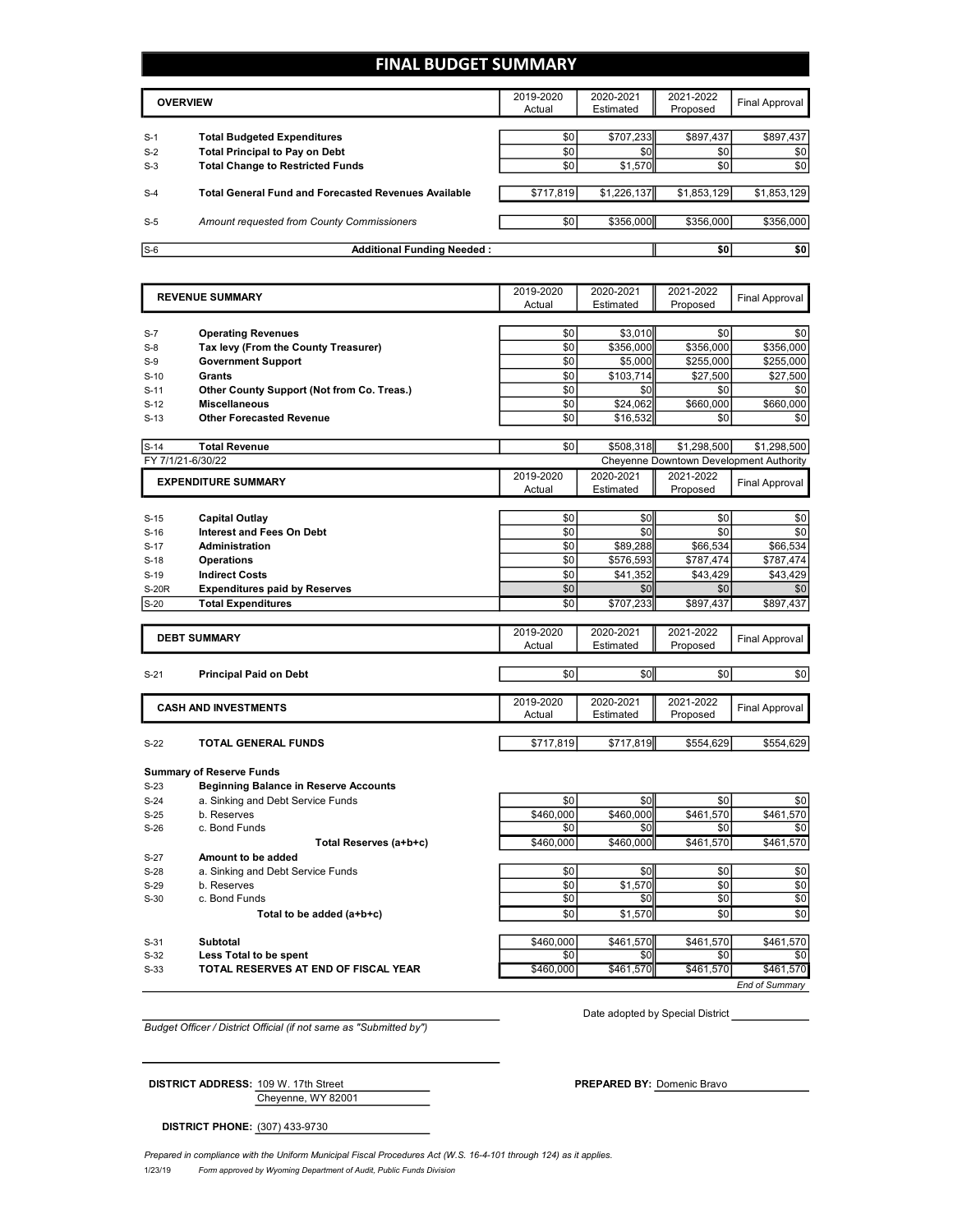|                      | Cheyenne Downtown Development Authority                                                |                                 |                     |                        | <b>FYE</b>            | 6/30/2022             |
|----------------------|----------------------------------------------------------------------------------------|---------------------------------|---------------------|------------------------|-----------------------|-----------------------|
|                      | <b>NAME OF DISTRICT/BOARD</b>                                                          |                                 |                     |                        |                       |                       |
|                      | PROPERTY TAXES AND ASSESSMENTS                                                         |                                 |                     |                        |                       |                       |
|                      |                                                                                        |                                 |                     |                        |                       |                       |
|                      |                                                                                        | <b>DOA Chart</b><br>of Accounts | 2019-2020<br>Actual | 2020-2021<br>Estimated | 2021-2022<br>Proposed | <b>Final Approval</b> |
| $R-1$                | <b>Property Taxes and Assessments Received</b><br>Tax Levy (From the County Treasurer) | 4001                            |                     | \$356,000              | \$356,000             | \$356,000             |
| $R - 1.1$<br>$R-1.2$ | Other County Support (see note on the right)                                           | 4005                            |                     |                        |                       |                       |
|                      |                                                                                        |                                 |                     |                        |                       |                       |
|                      | <b>FORECASTED REVENUE</b>                                                              |                                 |                     |                        |                       |                       |
|                      |                                                                                        |                                 |                     |                        |                       |                       |
|                      |                                                                                        | <b>DOA Chart</b><br>of Accounts | 2019-2020<br>Actual | 2020-2021<br>Estimated | 2021-2022<br>Proposed | <b>Final Approval</b> |
| $R-2$                | <b>Revenues from Other Governments</b>                                                 |                                 |                     |                        |                       |                       |
| $R-2.1$              | State Aid                                                                              | 4211                            |                     |                        |                       |                       |
| $R - 2.2$            | Additional County Aid (non-treasurer)                                                  | 4237                            |                     | \$5,000                | \$5,000               | \$5,000               |
| $R - 2.3$            | City (or Town) Aid                                                                     | 4237                            |                     | \$0                    | \$250,000             | \$250,000             |
| $R-2.4$              | Other (Specify)                                                                        | 4237                            |                     |                        |                       |                       |
| $R-2.5$              | <b>Total Government Support</b>                                                        |                                 | \$0                 | \$5,000                | \$255,000             | \$255,000             |
| $R-3$<br>$R-3.1$     | <b>Operating Revenues</b><br><b>Customer Charges</b>                                   | 4300                            |                     |                        |                       |                       |
| $R-3.2$              | Sales of Goods or Services                                                             | 4300                            |                     | \$1,534                |                       |                       |
| $R - 3.3$            | <b>Other Assessments</b>                                                               | 4503                            |                     | \$1,476                |                       |                       |
| $R-3.4$              | <b>Total Operating Revenues</b>                                                        |                                 | \$0                 | \$3,010                | \$0                   | \$0                   |
| $R-4$                | <b>Grants</b>                                                                          |                                 |                     |                        |                       |                       |
| $R-4.1$              | <b>Direct Federal Grants</b>                                                           | 4201                            |                     |                        |                       |                       |
|                      | R-4.2 Federal Grants thru State Agencies                                               | 4201                            |                     | \$61,714               | \$0                   |                       |
|                      | R-4.3 Grants from State Agencies                                                       | 4211                            |                     | \$42,000               | \$27,500              | \$27,500              |
| $R-4.4$              | <b>Total Grants</b>                                                                    |                                 | \$0                 | \$103,714              | \$27,500              | \$27,500              |
| $R-5$                | <b>Miscellaneous Revenue</b>                                                           |                                 |                     |                        |                       |                       |
| $R-5.1$              | Interest                                                                               | 4501                            |                     | \$62                   | \$0                   |                       |
| $R-5.2$              | Other: Specify<br>carry forward                                                        | 4500                            |                     |                        | \$650,000             | \$650,000             |
| $R-5.3$              | Other: See Additional                                                                  |                                 |                     | \$24,000               | \$10,000              | \$10,000              |
| $R-5.4$              | <b>Total Miscellaneous</b>                                                             |                                 | \$0                 | \$24.062               | \$660.000             | \$660.000             |
| $R-5.5$              | <b>Total Forecasted Revenue</b>                                                        |                                 | \$0                 | \$135,786              | \$942,500             | \$942,500             |
| $R-6$                | <b>Other Forecasted Revenue</b>                                                        |                                 |                     |                        |                       |                       |
| $R-6.1$              | a. Other past due as estimated by Co. Treas.                                           | 4004                            |                     |                        |                       |                       |
| $R-6.2$              | b. Other forecasted revenue (specify):                                                 |                                 |                     |                        |                       |                       |
| $R-6.3$              | Reimbursement from City of Cheyenne                                                    | 4500                            |                     | \$13,532               |                       |                       |
| $R-6.4$              | ReRide Sponsorship                                                                     | 4500                            |                     | \$3,000                |                       |                       |
| $R-6.5$              |                                                                                        |                                 |                     |                        |                       |                       |
| $R-6.6$              | Total Other Forecasted Revenue (a+b)                                                   |                                 | \$0                 | \$16,532               | \$0                   | \$0                   |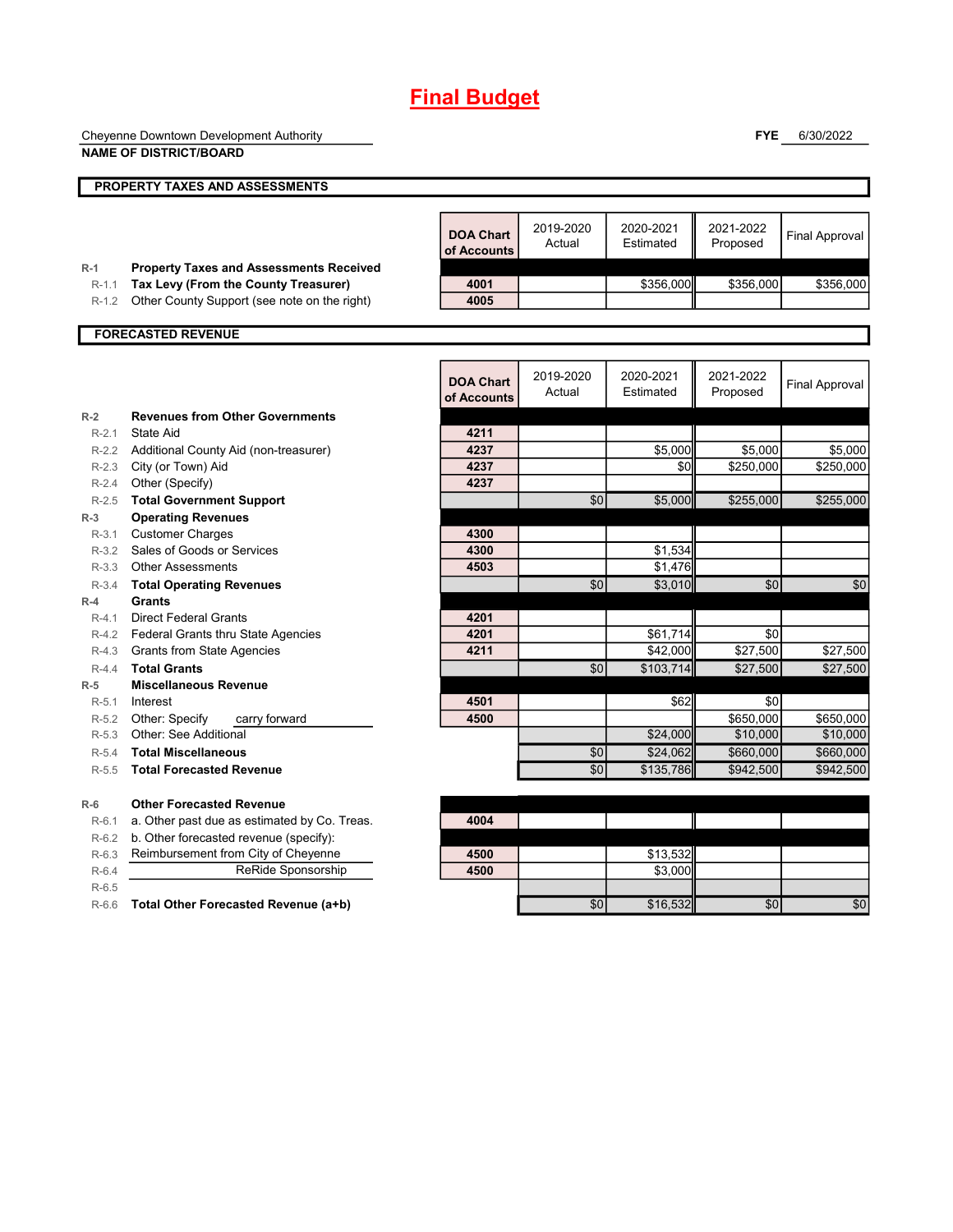#### **CAPITAL OUTLAY BUDGET**

|           |                             | vi rwyvu |
|-----------|-----------------------------|----------|
| $E-1$     | <b>Capital Outlay</b>       |          |
| $E - 1.1$ | <b>Real Property</b>        | 6201     |
| $E - 1.2$ | Vehicles                    | 6210     |
| $E - 1.3$ | Office Equipment            | 6211     |
| $E - 1.4$ | Other (Specify)             |          |
| $E-1.5$   |                             | 6200     |
| $E - 1.6$ |                             | 6200     |
| $E - 1.7$ |                             |          |
| $E - 1.8$ | <b>TOTAL CAPITAL OUTLAY</b> |          |
|           |                             |          |

|         |                             | <b>DOA Chart</b><br>of Accounts | 2019-2020<br>Actual | 2020-2021<br>Estimated | 2021-2022<br>Proposed | <b>Final Approval</b> |
|---------|-----------------------------|---------------------------------|---------------------|------------------------|-----------------------|-----------------------|
|         | <b>Capital Outlay</b>       |                                 |                     |                        |                       |                       |
| $E-1.1$ | Real Property               | 6201                            |                     | \$0                    | \$0                   |                       |
| $E-1.2$ | Vehicles                    | 6210                            |                     | \$0                    | \$0                   |                       |
| $E-1.3$ | Office Equipment            | 6211                            |                     |                        |                       |                       |
| $E-1.4$ | Other (Specify)             |                                 |                     |                        |                       |                       |
| $E-1.5$ |                             | 6200                            |                     |                        |                       |                       |
| $E-1.6$ |                             | 6200                            |                     |                        |                       |                       |
| $E-1.7$ |                             |                                 |                     |                        |                       |                       |
| $E-1.8$ | <b>TOTAL CAPITAL OUTLAY</b> |                                 | \$0                 | \$0                    | \$0                   | \$0                   |
|         |                             |                                 |                     |                        |                       |                       |

**ADMINISTRATION BUDGET**

|           |                                      | <b>DOA Chart</b><br>of Accounts | 2019-2020<br>Actual | 2020-2021<br>Estimated | 2021-2022<br>Proposed | <b>Final Approval</b> |
|-----------|--------------------------------------|---------------------------------|---------------------|------------------------|-----------------------|-----------------------|
| $E-2$     | <b>Personnel Services</b>            |                                 |                     |                        |                       |                       |
| $E - 2.1$ | Administrator                        | 7002                            |                     |                        |                       |                       |
| $E - 2.2$ | Secretary                            | 7003                            |                     |                        |                       |                       |
| $E-2.3$   | Clerical                             | 7004                            |                     |                        |                       |                       |
| $E - 2.4$ | Other (Specify)                      |                                 |                     |                        |                       |                       |
| $E-2.5$   |                                      | 7005                            |                     |                        |                       |                       |
| $E-2.6$   |                                      | 7005                            |                     |                        |                       |                       |
| $E - 2.7$ |                                      |                                 |                     |                        |                       |                       |
| $E-3$     | <b>Board Expenses</b>                |                                 |                     |                        |                       |                       |
| $E - 3.1$ | Travel                               | 7011                            |                     | \$0                    | \$0                   |                       |
| $E - 3.2$ | Mileage                              | 7012                            |                     | \$0                    | \$0                   |                       |
| $E - 3.3$ | Other (Specify)                      |                                 |                     |                        |                       |                       |
| $E - 3.4$ |                                      | 7013                            |                     |                        |                       |                       |
| $E-3.5$   |                                      | 7013                            |                     |                        |                       |                       |
| $E-3.6$   |                                      |                                 |                     |                        |                       |                       |
| $E-4$     | <b>Contractual Services</b>          |                                 |                     |                        |                       |                       |
| $E-4.1$   | Legal                                | 7021                            |                     | \$24,000               | \$10,000              | \$10,000              |
| $E-4.2$   | Accounting/Auditing                  | 7022                            |                     | \$25,500               | \$13,193              | \$13,193              |
| $E-4.3$   | Other (Specify)                      |                                 |                     |                        |                       |                       |
| $E-4.4$   |                                      | 7023                            |                     |                        |                       |                       |
| $E-4.5$   |                                      | 7023                            |                     |                        |                       |                       |
| $E-4.6$   |                                      |                                 |                     |                        |                       |                       |
| $E-5$     | <b>Other Administrative Expenses</b> |                                 |                     |                        |                       |                       |
| $E - 5.1$ | <b>Office Supplies</b>               | 7031                            |                     | \$250                  | \$300                 | \$300                 |
| $E - 5.2$ | Office equipment, rent & repair      | 7032                            |                     | \$18,000               | \$18,000              | \$18,000              |
| $E - 5.3$ | Education                            | 7033                            |                     | \$200                  | \$3,000               | \$3,000               |
| $E-5.4$   | Registrations                        | 7034                            |                     |                        |                       |                       |
| $E - 5.5$ | Other (Specify)                      |                                 |                     |                        |                       |                       |
| $E-5.6$   | Google, Quickbooks, Adobe, InDesign  | 7035                            |                     | \$3,641                | \$3,641               | \$3,641               |
| $E - 5.7$ | Cleaning (Little Joe & Ideal Linen)  | 7035                            |                     | \$3,177                | \$3,177               | \$3,177               |
| $E - 5.8$ | see additional details               |                                 |                     | \$14,519               | \$15,223              | \$15,223              |
| $E-6$     | <b>TOTAL ADMINISTRATION</b>          |                                 | \$0                 | \$89,288               | \$66.534              | \$66,534              |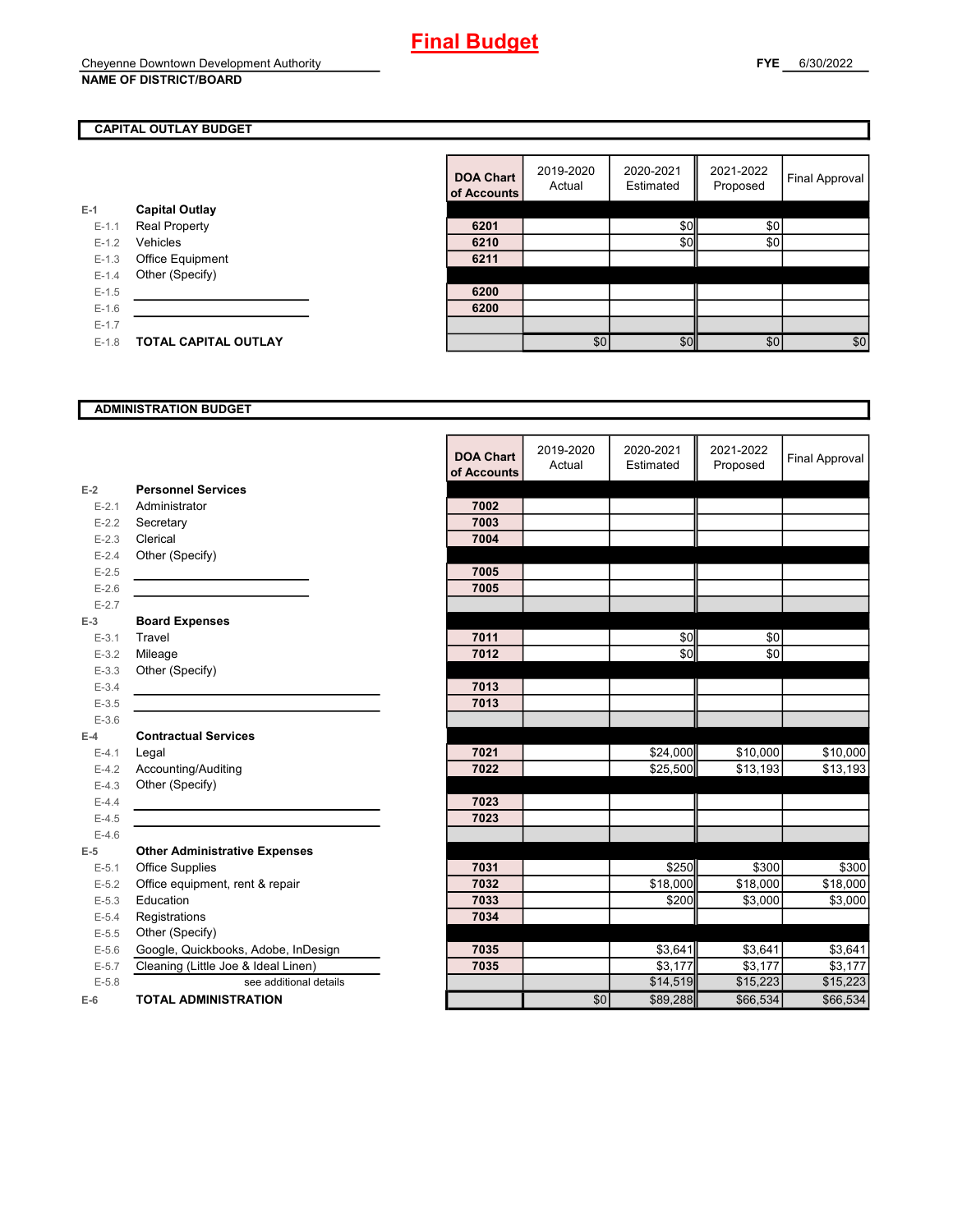#### **OPERATIONS BUDGET**

| $E-7$     | <b>Personnel Services</b>              | <b>DOA Chart</b><br>of Accounts | 2019-2020<br>Actual | 2020-2021<br>Estimated | 2021-2022<br>Proposed | <b>Final Approval</b> |
|-----------|----------------------------------------|---------------------------------|---------------------|------------------------|-----------------------|-----------------------|
| $E - 7.1$ | Wages--Operations                      | 7202                            |                     | \$183,850              | \$220,000             | \$220,000             |
| $E - 7.2$ | Service Contracts                      | 7203                            |                     | \$2,500                | \$2,500               | \$2,500               |
| $E - 7.3$ | Other (Specify)                        |                                 |                     |                        |                       |                       |
| $E - 7.4$ | <b>Website Design</b>                  | 7204                            |                     | \$2,780                | \$5,000               | \$5,000               |
| $E - 7.5$ |                                        | 7204                            |                     |                        |                       |                       |
| $E-7.6$   |                                        |                                 |                     |                        |                       |                       |
| $E-8$     | <b>Travel</b>                          |                                 |                     |                        |                       |                       |
| $E-8.1$   | Mileage                                | 7211                            |                     | \$0                    | \$0                   |                       |
| $E-8.2$   | Other (Specify)                        |                                 |                     |                        |                       |                       |
| $E - 8.3$ |                                        | 7212                            |                     |                        |                       |                       |
| $E-8.4$   |                                        | 7212                            |                     |                        |                       |                       |
| $E - 8.5$ |                                        |                                 |                     |                        |                       |                       |
| $E-9$     | <b>Operating supplies (List)</b>       |                                 |                     |                        |                       |                       |
| $E-9.1$   | DDA Sign for Exterior of Building      | 7220                            |                     | \$10,000               | \$0                   |                       |
| $E-9.2$   | <b>Banner Replacements</b>             | 7220                            |                     | \$2.772                | \$10,000              | \$10,000              |
| $E-9.3$   | 17th Street Light Maintenance          | 7220                            |                     | \$2,120                | \$10,000              | \$10,000              |
| $E-9.4$   |                                        | 7220                            |                     |                        |                       |                       |
| $E-9.5$   |                                        |                                 |                     |                        |                       |                       |
| $E-10$    | <b>Program Services (List)</b>         |                                 |                     |                        |                       |                       |
| $E-10.1$  | Events                                 | 7230                            |                     | \$15,482               | \$40.000              | \$40,000              |
| $E-10.2$  | Event Sponsorship                      | 7230                            |                     | \$11,200               | \$15,000              | \$15,000              |
| $E-10.3$  | <b>Grants to Businesses</b>            | 7230                            |                     | \$262,308              | \$150,000             | \$150,000             |
| $E-10.4$  | Planters                               | 7230                            |                     | \$10,350               | \$11,254              | \$11,254              |
| $E-10.5$  | see additional details                 |                                 |                     | \$59,931               | \$81,320              | \$81,320              |
| $E-11$    | <b>Contractual Arrangements (List)</b> |                                 |                     |                        |                       |                       |
| $E-11.1$  | Snow Removal                           | 7400                            |                     | \$3,300                | \$5,000               | \$5,000               |
| $E-11.2$  |                                        | 7400                            |                     |                        |                       |                       |
| $E-11.3$  |                                        | 7400                            |                     |                        |                       |                       |
| $E-11.4$  |                                        | 7400                            |                     |                        |                       |                       |
| $E-11.5$  |                                        |                                 |                     |                        |                       |                       |
| $E-12$    | <b>Other operations (Specify)</b>      |                                 |                     |                        |                       |                       |
| $E-12.1$  | Property/Business Owner Communication  | 7450                            |                     | \$2,500                | \$2,400               | \$2,400               |
| $E-12.2$  | <b>Contract Services</b>               | 7450                            |                     | \$7,500                | \$200,000             | \$200,000             |
| $E-12.3$  | Sponossrships                          | 7450                            |                     |                        | \$35,000              | \$35,000              |
| $E-12.4$  |                                        | 7450                            |                     |                        |                       |                       |
| $E-12.5$  |                                        |                                 |                     |                        |                       |                       |
| $E-13$    | <b>TOTAL OPERATIONS</b>                |                                 | \$0                 | \$576,593              | \$787,474             | \$787,474             |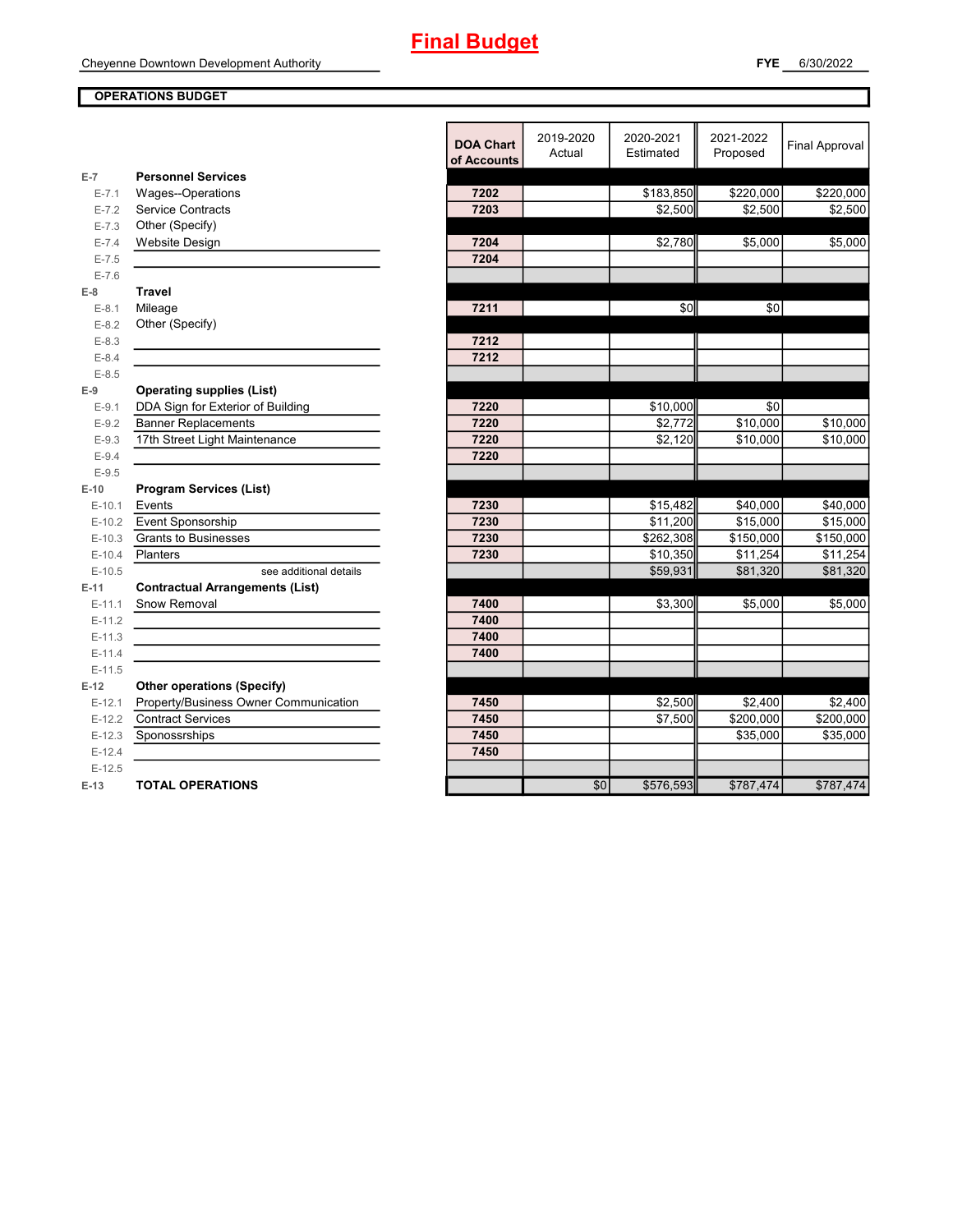#### **INDIRECT COSTS BUDGET**

|          |                                     | <b>DOA Chart</b><br>of Accounts | 2019-2020<br>Actual | 2020-2021<br>Estimated | 2021-2022<br>Proposed | <b>Final Approval</b> |
|----------|-------------------------------------|---------------------------------|---------------------|------------------------|-----------------------|-----------------------|
| $E-14$   | Insurance                           |                                 |                     |                        |                       |                       |
| $E-14.1$ | Liability                           | 7502                            |                     | \$3,327                | \$3,327               | \$3,327               |
| $E-14.2$ | Buildings and vehicles              | 7503                            |                     | \$0                    | \$0                   |                       |
| $E-14.3$ | Equipment                           | 7504                            |                     | \$0                    | \$0                   |                       |
| $E-14.4$ | Other (Specify)                     |                                 |                     |                        |                       |                       |
| $E-14.5$ |                                     | 7505                            |                     |                        |                       |                       |
| $E-14.6$ |                                     | 7505                            |                     |                        |                       |                       |
| $E-14.7$ |                                     |                                 |                     |                        |                       |                       |
| $E-15$   | Indirect payroll costs:             |                                 |                     |                        |                       |                       |
| $E-15.1$ | FICA (Social Security) taxes        | 7511                            |                     | \$14,918               | \$16,754              | \$16,754              |
| $E-15.2$ | <b>Workers Compensation</b>         | 7512                            |                     | \$1,833                | \$2,059               | \$2,059               |
| $E-15.3$ | <b>Unemployment Taxes</b>           | 7513                            |                     | \$72                   | \$87                  | \$87                  |
| $E-15.4$ | Retirement                          | 7514                            |                     | \$3,202                | \$3,202               | \$3,202               |
| $E-15.5$ | <b>Health Insurance</b>             | 7515                            |                     | \$0                    | \$0                   |                       |
| $E-15.6$ | Other (Specify)                     |                                 |                     |                        |                       |                       |
| $E-15.7$ | Stipend in lieu of Health Insurance | 7516                            |                     | \$18,000               | \$18,000              | \$18,000              |
| $E-15.8$ |                                     | 7516                            |                     |                        |                       |                       |
| $E-15.9$ |                                     |                                 |                     |                        |                       |                       |
|          |                                     |                                 |                     |                        |                       |                       |
| $E-17$   | <b>TOTAL INDIRECT COSTS</b>         |                                 | \$0                 | \$41,352               | \$43,429              | \$43,429              |

### **DEBT SERVICE BUDGET**

|                           | <b>DOA Chart</b><br>of Accounts | 2019-2020<br>Actual | 2020-2021<br>Estimated | 2021-2022<br>Proposed | Final Approval                        |
|---------------------------|---------------------------------|---------------------|------------------------|-----------------------|---------------------------------------|
| <b>Debt Service</b>       |                                 |                     |                        |                       |                                       |
| Principal                 | 6401                            |                     |                        | \$0                   |                                       |
| Interest                  | 6410                            |                     |                        | \$0                   |                                       |
| Fees                      | 6420                            |                     |                        | \$0                   |                                       |
| <b>TOTAL DEBT SERVICE</b> |                                 |                     |                        | \$0                   | \$0                                   |
|                           |                                 |                     |                        | \$0                   | \$0<br>\$0<br>\$0 <sub>l</sub><br>\$0 |

**D-1 Debt Service**

D-1.1 **Principal** 

D-1.2 **Interest** 

**D-2 TOTAL DEBT SERVICE**